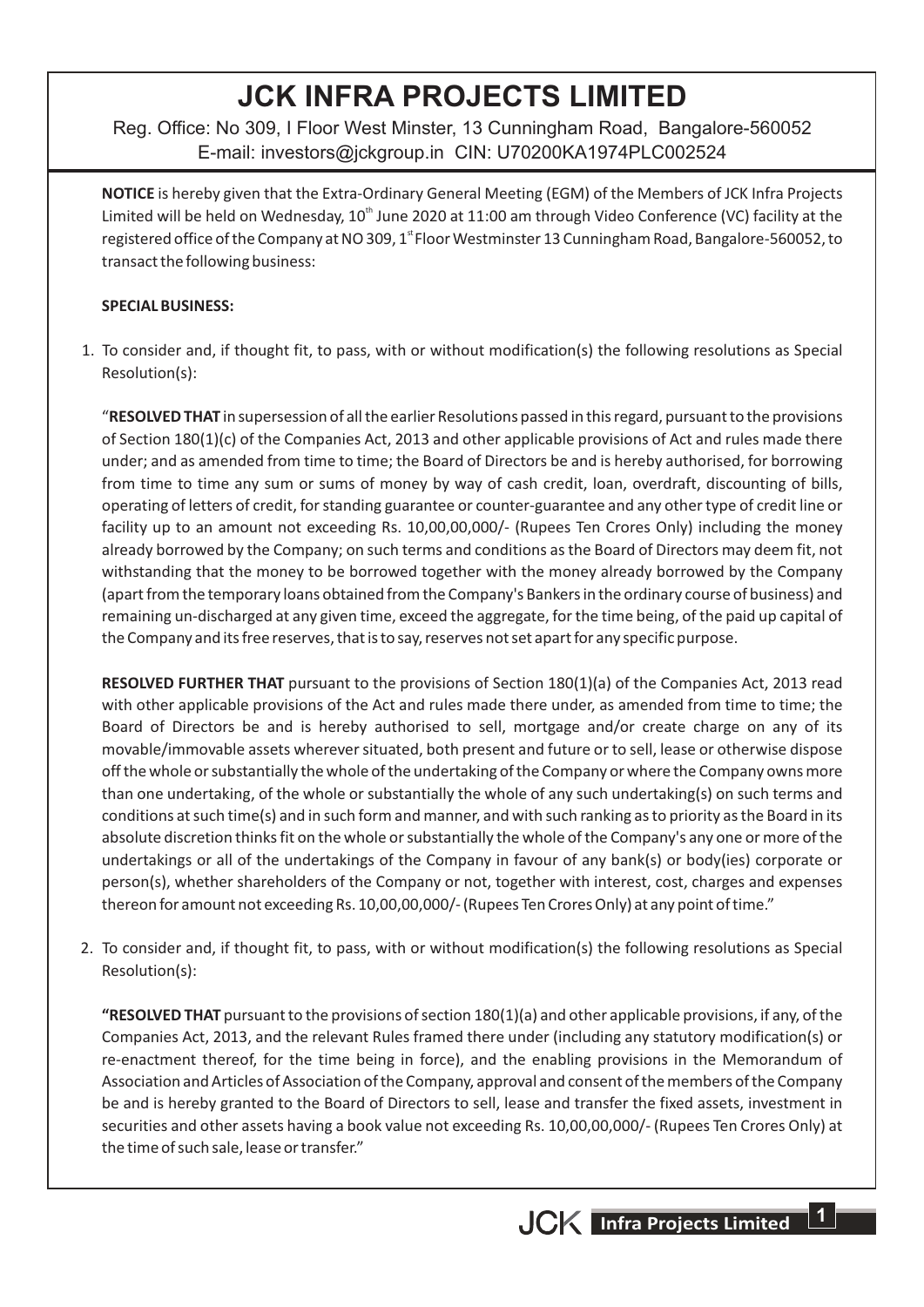3. To consider and, if thought fit, to pass, with or without modification(s) the following resolutions as Special Resolution(s):

**"RESOLVED THAT** in supersession of all the earlier Resolutions passed in this regard, pursuant to the provisions of Section 186 of the Companies Act, 2013 and other applicable provisions of Act and rules made there under; and as amended from time to time, the consent of the Company be and is hereby accorded to the Board of Directors of the Company (hereinafter referred to as "the Board") to exercise its powers including the powers conferred by this Resolution) to:

- 1. make loans from time to time on such terms and conditions as it may deem expedient to any person or other bodies corporate;
- 2. give on behalf of any person, body corporate, any guarantee, or provide security in connection with a loan made by any other person to, or to any other person by any body corporate and ;
- 3. acquire by way of subscription, purchase or otherwise the securities of any other body corporate,

in excess of the limits prescribed under Section 186 of the Act up to an aggregate sum of Rs. 10,00,00,000/- (Rupees Ten Crores only) not withstanding that the aggregate of loans and investments so far made, the amounts for which guarantee or security so far provided to, along with the investments, loans, guarantee or security proposed to be made or given by the Board may exceed sixty per cent of its paid-up share capital, free reserves and securities premium account or one hundred per cent of its free reserves and securities premium account, whichever is more.

**RESOLVED FURTHER** that the consent of the Company be and is hereby accorded to the Board to invest in the Subsidiaries, Associates, Related Parties, make loans to them; provide guarantees/security on their behalf, to person, within the limits, if any, as may be applicable from time to time and on such terms and conditions as may be deemed fit and expedient.

**RESOLVED FURTHER** that the Board be and is hereby authorised to negotiate the terms and conditions of the above said investments, loan(s), security(ies) or guarantee(s) as they may deem fit and in the best interest of the Company and take all such steps as may be necessary to complete the same.

**RESOLVED FURTHER** that the Board be and is hereby authorised to do all such acts, deeds, matters and things as it may, in its absolute discretion, deem necessary and with power to settle questions, difficulties or doubts that may arise in this regard without requiring the Board to secure any further approval of the Members of the Company."

4. To consider and, if thought fit, to pass, with or without modification(s) the following resolutions as Special Resolution(s):

**"RESOLVED THAT** pursuant to the provisions of Section 23, 42 and 71 read with other applicable provisions of the Companies Act 2013 and the rules made there under including any amendments thereto or re-enactment thereof, for the time being in force and applicable provisions, the provisions of the Memorandum and Articles of Association of the Company and other laws as may be effected from time to time by relevant regulatory authorities, stock exchanges and competent Government Authorities; and subject to such approvals, permissions, Regulations, or otherwise; the consent be and is hereby accorded for issue and offer of equity shares or warrants/debentures/other securities whether convertible/optionally convertible into equity shares or non-convertible securities(hereinafter collectively referred to as "the securities") to;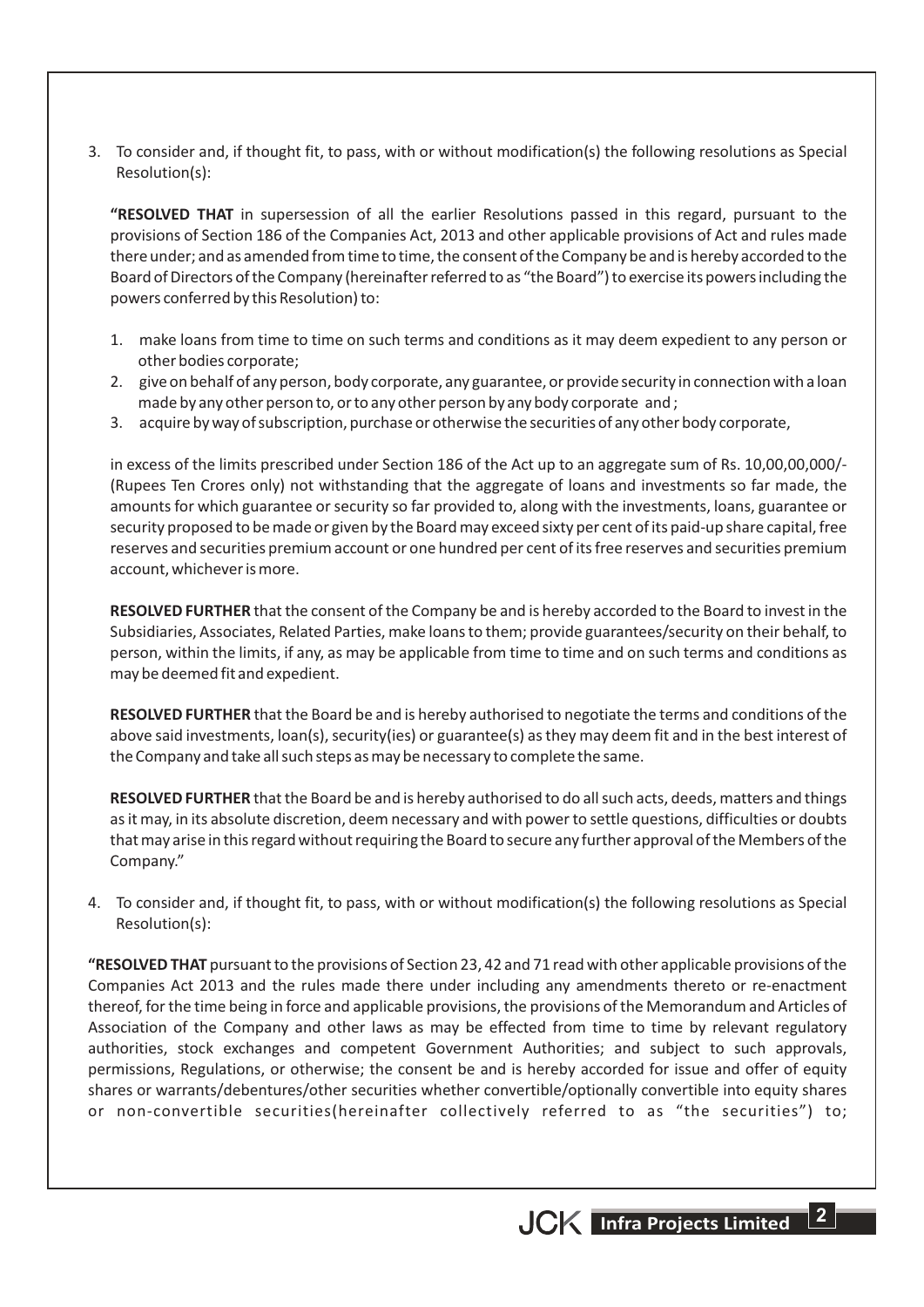foreign/resident investors(whether institutions, incorporated bodies, mutual funds, individuals or otherwise), venture capital funds (foreign or Indian), alternate investment funds, foreign institutional investors, foreign portfolio investors, qualified foreign investors, Indian and/or multilateral financial institutions, mutual funds, insurance companies, non-resident Indians, stabilizing agents, pension funds and/or any other categories of investors, whether they be holders of equity shares of the Company or not (collectively called the "Investors") as may be decided by the Board in its discretion and permitted under applicable laws and regulations; for an aggregate amount not exceeding the authorised capital of the Company **excluding such premium at such time or times**, at such price based on the valuation of the securities at the time of offer by a Registered Valuer or prices permitted under applicable laws in such manner and on such terms and conditions as maybe deemed appropriate by the Board at its absolute discretion including the discretion to determine the categories of Investors to whom the offer, issue and allotment shall be made to the exclusion of other categories of Investors at the time of such offer, issue and allotment considering the prevailing conditions and other relevant factors and wherever necessary.

**RESOLVED FURTHER THAT** in pursuance of the aforesaid resolutions:

- the Securities to be so created, offered, issued and allotted shall be subject to the provisions of the Memorandum and Articles of Association of the Company;
- the Equity Shares that may be issued by the Company shall rank pari passu with the existing Equity Shares of the Company in all respects; and
- Equity Shares to be issued on conversion of Securities convertible/optionally convertible into Equity Shares shall be appropriately adjusted for corporate actions such as bonus issue, rights issue, stock split, consolidation of stock, merger, demerger, transfer of undertaking, sale of division or any such capital or corporate re-organization or restructuring.

**RESOLVED FURTHER THAT** the invitation to subscribe securities to the number of persons shall not exceed 200 (Two Hundred) excluding qualified institutional buyers and employees of the company being offered securities under a scheme of employees' stock option as per provisions of clause (b) of sub-section (1) of section 62 in a financial year and that the Board is authorised to offer and allot shares pursuant to this resolution within 12 months from the date of passing this resolution.

**RESOLVED FURTHER THAT** the Board be and is hereby authorised to appoint such Consultants, Lead Managers, Underwriters, Guarantors, Depositories, Custodians, Registrars, Trustees, Bankers, Solicitors, Lawyers, Merchant Bankers and any such Agencies and Intermediaries as may be involved or concerned in such offerings of Specified Securities and to remunerate all such agencies by way of commission, brokerage, fees or the like, and to enter into or execute Agreements/ Arrangements/MOUs with any such Agency or Intermediary and also to seek the listing of any or all of such Specified Securities or securities representing the same on one or more Stock Exchanges.

**RESOLVED FURTHER THAT** for the purpose of giving effect to the above, the Board be and is hereby authorized on behalf of the Company to take all actions and do all such acts, deeds, matters and things as it may, in its absolute discretion, deem necessary, desirable or expedient for the Issue, including the finalization and approval of the draft as well as final offer document(s),determining the form and manner of the issue, finalization of the dates and timing of the issue, identification and class of the investors to whom the Securities are to be offered, determining the issue price, face value, premium amount on issue/conversion of the Securities, if any, rate of interest and all other terms and conditions of the Securities, offer and allotment of Securities, execution of various transaction documents, signing of declarations, creation of mortgage/ charge, utilization of the issue proceeds, and to take such steps and to do all such acts, deeds, matters and things as they may deem fit and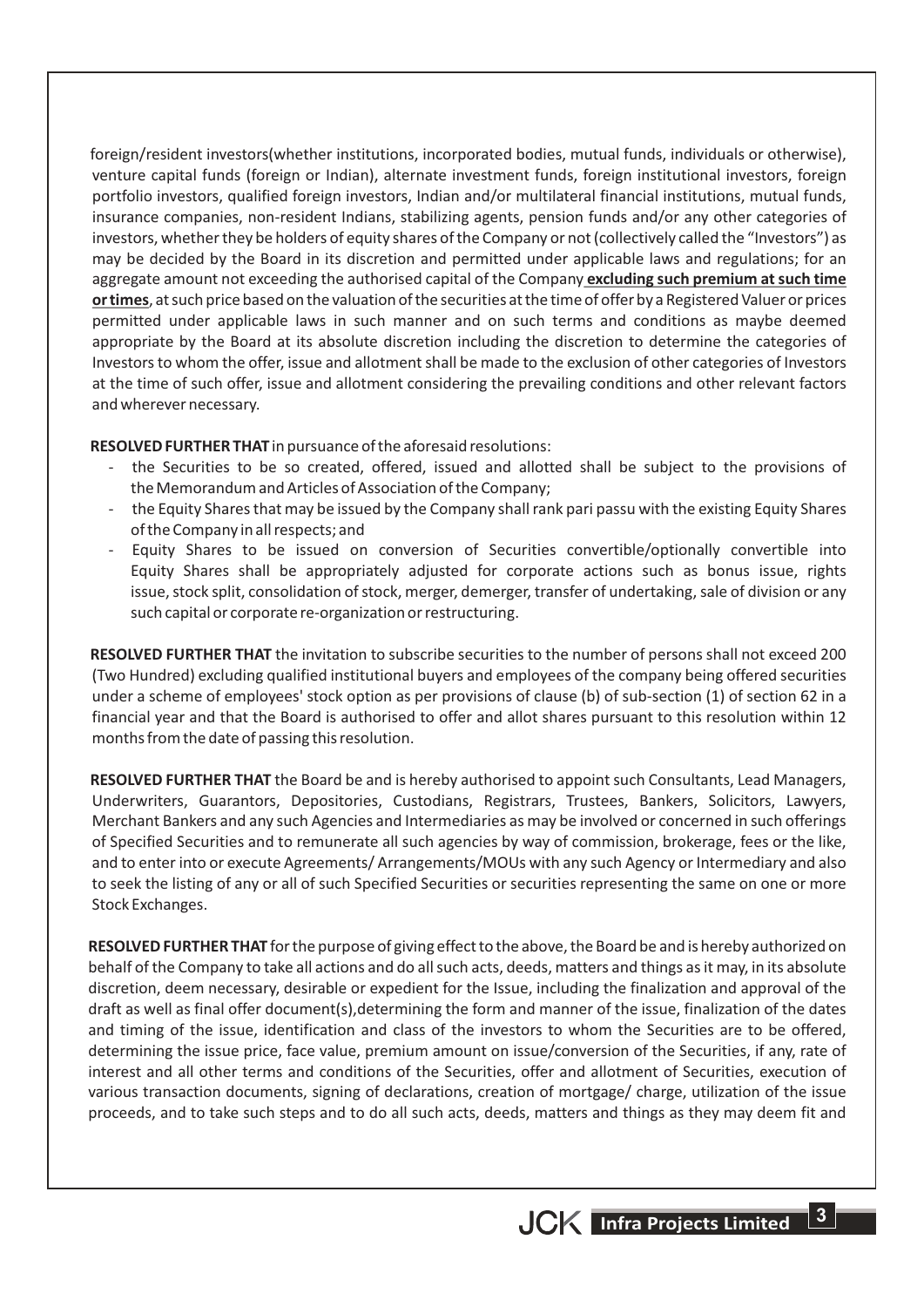proper for the purposes of the Issue and resolve and settle all questions or difficulties that may arise in regard to such Issue without being required to seek any further consent or approval of the members or otherwise to the end and intent that the members shall be deemed to have given their approval thereto expressly by the authority of this resolution."

**RESOLVED FURTHER THAT** the Board be and is hereby authorised to delegate all or any of the powers herein conferred to any committee of directors or any director(s) of the Company in such manner as they may deem fit in their absolute discretion with the power to take such steps and to do all such acts, deeds, matters and things as they may deem fit and proper for the purposes of the Issue and settle any questions or difficulties that may arise in this regard to the Issue."

Place : Bengaluru By order of the Board of Directors

Date:  $19<sup>th</sup>$  May 2020

For JCK Infra Projects Limited

Krishan Kapur DIN: 05183136 Managing Director #132-134, Nandidurg Road J C Nagar Bangalore 560046

Notes:-

- 1) Pursuant to the Circular No. 14/2020 dated April 08, 2020, issued by the Ministry of Corporate Affairs, the facility to appoint proxy to attend and cast vote for the members is not available for this EGM. However, the Body Corporates are entitled to appoint authorised representatives to attend the EGM through VC/OAVM and participate thereat and cast their votes.
- 2) In view of the massive outbreak of the COVID-19 pandemic, social distancing is to be a pre-requisite and pursuant to the Circular No. 14/2020 dated April 08, 2020, issued by the Ministry of Corporate Affairs, physical attendance of the Members to the EGM venue is not required. Hence, Members have to attend and participate in the ensuing EGM though VC/OAVM.
- 3) The Members can join the EGM in the VC/OAVM mode 15 minutes before and after the scheduled time of the commencement of the Meeting by following the procedure mentioned in the Notice. The facility of participation at the EGM through VC/OAVM will be made available to all the 140 members of the Company. This will not include large Shareholders (Shareholders holding 2% or more shareholding), Promoters, Institutional Investors, Directors, Key Managerial Personnel and Auditors, who are allowed to attend the EGM without restriction on account of first come first served basis.
- 4) The attendance of the Members attending the EGM through VC/OAVM will be counted for the purpose of reckoning the quorum under Section 103 of the Companies Act, 2013.
- 5) The Members will be allowed to pose questions during the course of the Meeting. The queries can also be given in advance at **jckinfra@gmail.com.**
- 6) The Explanatory Statement pursuant to the provisions of Section 102 of the Companies Act, 2013 is annexed hereto.
- 7) All documents referred to in the Notice calling the EGM and the Explanatory Statement are available on the website of the Company for inspection by the Members.
- 8) In line with the Ministry of Corporate Affairs (MCA) Circular No. 17/2020 dated April 13, 2020, the Notice calling the EGM has been uploaded on the website of the Company at www.jckgroup.in

**4**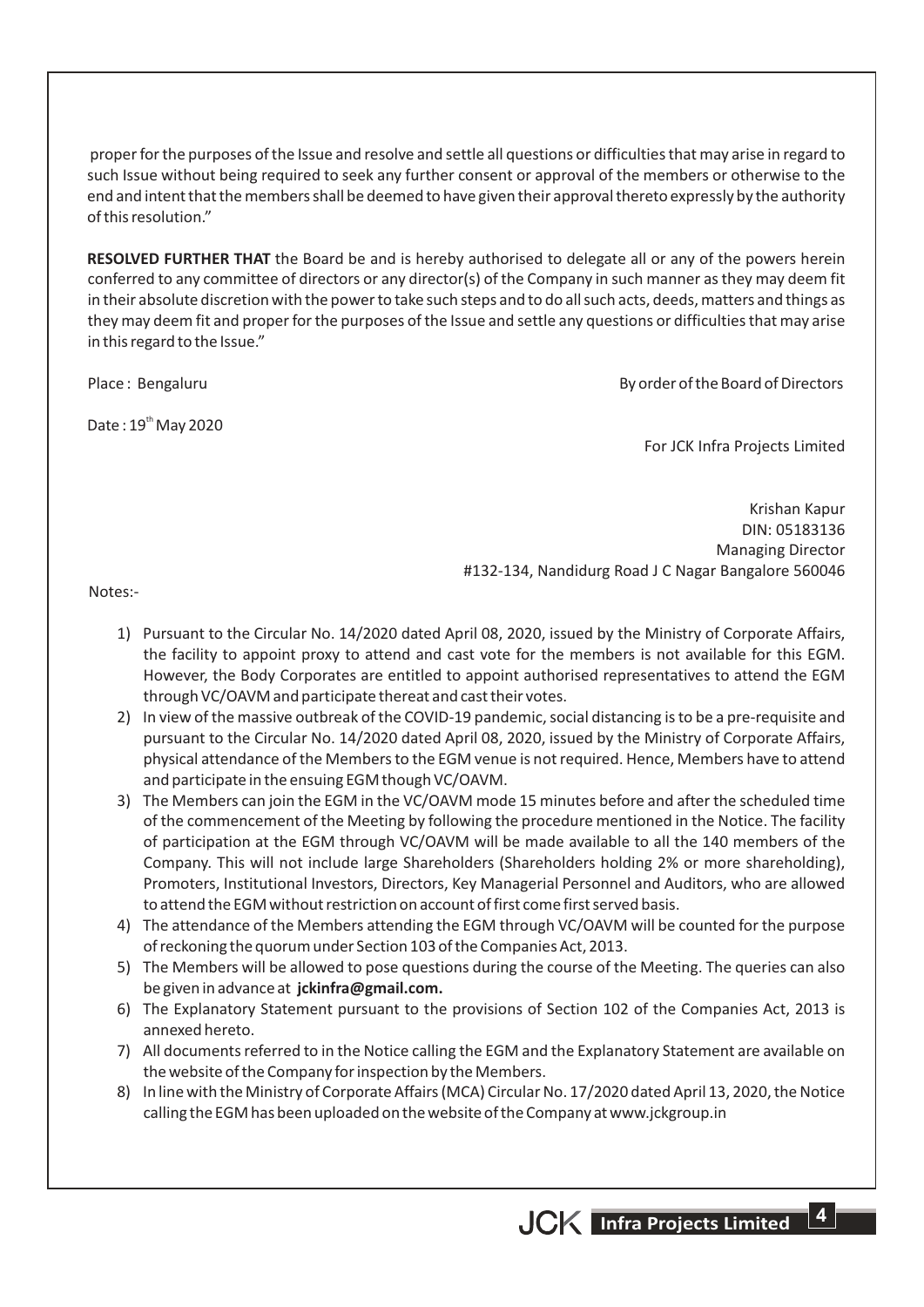9) EGM is being convened through VC/OAVM in compliance with applicable provisions of the Companies Act, 2013 read with MCA Circular No. 14/2020 dated April 08, 2020 and MCA Circular No. 17/2020 dated April 13, 2020.

#### **INSTRUCTIONS FOR MEMBERS FOR ATTENDING THE EGM THROUGH VC/OAVM ARE AS UNDER:**

- 1) Members whose email IDs are already registered with the Company and who are desirous to attend the EGM through VC/OAVM can apply at *jckinfra@gmail.com* requesting for participation in the EGM, by giving their name as registered in the records of the Company, DPID-Client ID or Folio Number and the Registered email ID.
- 2) Members who are desirous of attending the EGM may send their request by  $5<sup>th</sup>$  June 2020. On successful registration with the company, the invitation to join the EGM will be sent to the Members on their registered email IDs latest by 9<sup>th</sup> June 2020. This will be done on first come first served basis.
- 3) Members may attend the EGM, by following the invitation link sent to their registered email ID. Members will be able to locate Meeting ID/ Password/ and JOIN MEETING tab. By Clicking on JOIN MEETING they will be redirected to Meeting Room via browser or by running Temporary Application. In order to join the Meeting, follow the step and provide the required details (mentioned above – Meeting Id/Password/Email Address) and Join the Meeting. Members are encouraged to join the Meeting through Laptops for better experience.
- 4) In case of Android/iphone connection, Participants will be required to download and Install the appropriate application as given in the mail to them. Application may be downloaded from Google Play Store/ App Store.
- 5) Further Members will be required to allow Camera and use Internet audio settings as and when asked while setting up the meeting on Mobile App.
- 6) Please note that Participants Connecting from Mobile Devices or Tablets or through Laptop connecting via Mobile Hotspot may experience Audio/Video loss due to Fluctuation in their respective network. It is therefore recommended to use Stable Wi-Fi or LAN Connection to mitigate any kind of aforesaid glitches.
- 7) The helpline number for joining the Meeting through Electronic Mode will be provided in the Meeting Invitation which will be sent to the eligible applicants.
- 8) Institutional Shareholders are encouraged to participate at the EGM through VC/OAVM and vote thereat. In case of demand of poll on any resolution the members can send their votes to  $j$ ckinfra@gmail.com from the same mail id as registered with the Company.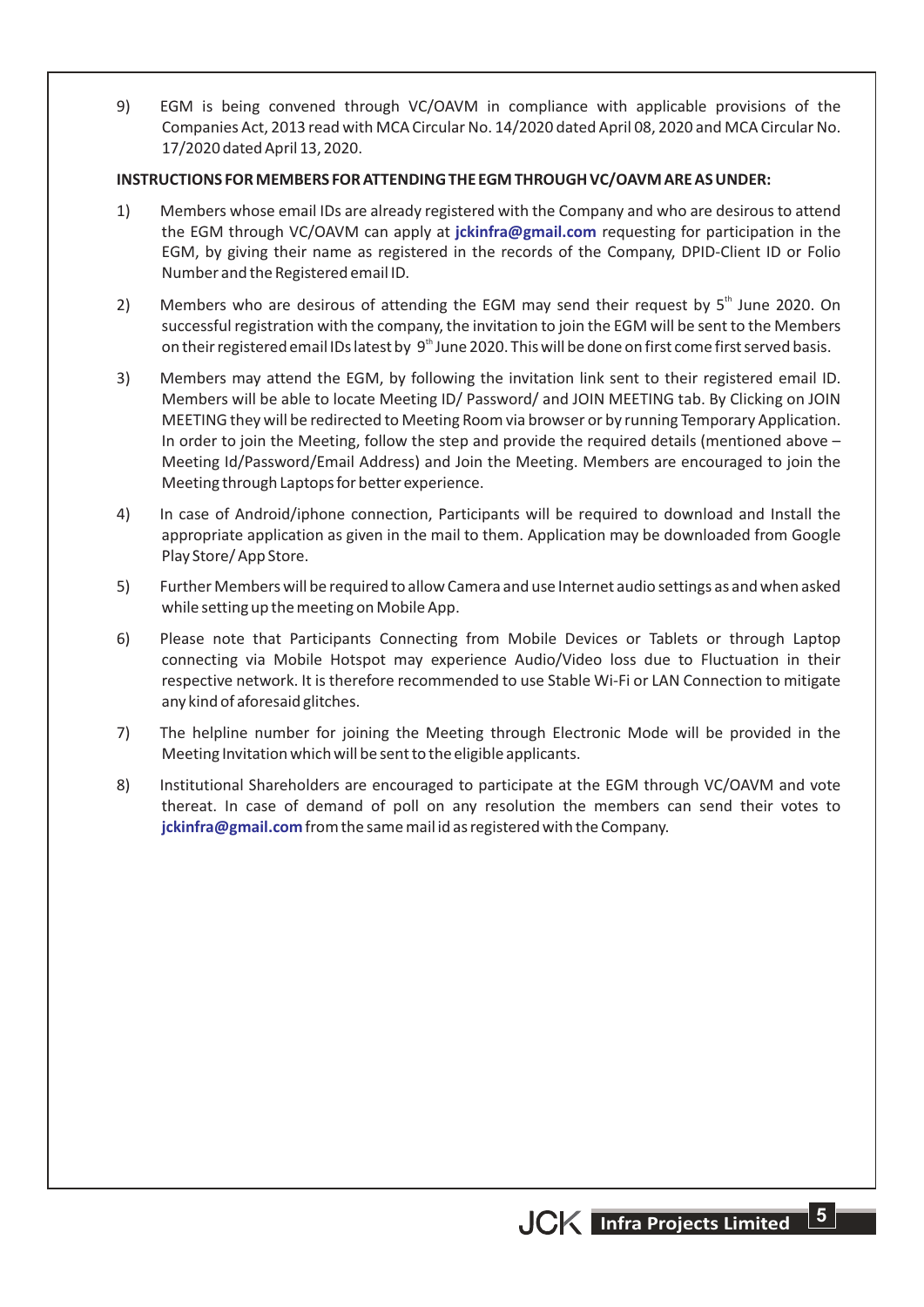# **ADDITIONAL INSTRUCTIONS FOR MEMBERS FOR ATTENDING THE EGM/AGM THROUGHVC/OAVM ARE AS UNDER:**

- 1. Member will be provided with a facility to attend the EGM/AGM through VC/OAVM through the CDSL e-Voting system. Members may access the same at https://www.evotingindia.com under shareholders/members login by using the remote e-voting credentials. The link for VC/OAVM will be available in shareholder/members login where the EVSN of Company will be displayed.
- 2. Members are encouraged to join the Meeting through Laptops for better experience.
- 3. Further Members will be required to allow Camera and use Internet with a good speed to avoid any disturbance during the meeting.
- 4. Please note that Participants Connecting from Mobile Devices or Tablets or through Laptop connecting via Mobile Hotspot may experience Audio/Video loss due to Fluctuation in their respective network. It is therefore recommended to use Stable Wi-Fi or LAN Connection to mitigate any kind of aforesaid glitches.
- 5. Shareholders who would like to express their views/ask questions during the meeting may register themselves as a speaker may send their request 3 days prior to meeting mentioning their name, demat account number/folio number, email id, mobile number at (company email id).
- 6. Those shareholders who have registered themselves as a speaker will only be allowed to express their views/ask questions during the meeting.

#### **OTHER INFORMATION:**

- 1) Only those shareholders of the Company who are holding shares either in physical form or in dematerialized form, as on the cut-off date (i.e. 18-05-2020), shall be entitled to vote at the EGM.Any person who is not a Member as on the cut-off date should treat this Notice for information purposes only.
- 2) Company has also published in Hosadigantha and Financial Express on 15-05-2020 asking for the members whose contact numbers and email ids are not registered with the Company to register the same in order to send this notice. Thus as per the MCA General Circular 17/2020 dated April 13, 2020, the Notice of the EGM has been sent through electronic mode to only those Members whose email IDs are registered with the Company.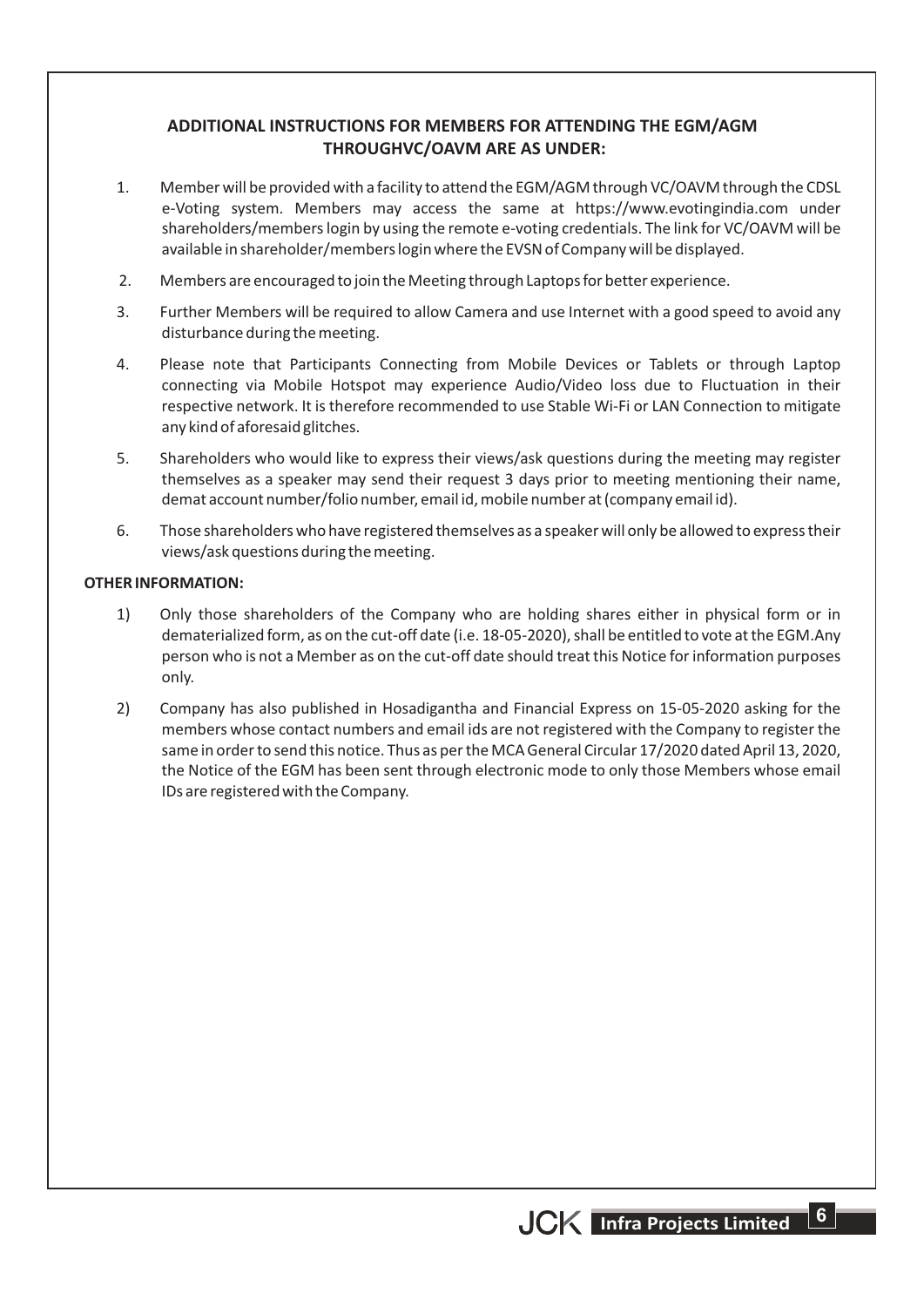# **EXPLANATORY STATEMENT PURSUANT TO SECTION 102 OF THE COMPANIES ACT, 2013**

#### **Background to the explanatory statements under Item Nos. 1 to 3:**

Company is in the process of completing the acquisation of land for which the company shall undertake the development of industrial park, warehousing park and logistics park on the allotted land.

In view of this, the company urgently requires funds for payment towards cost of land and carrying on development works either on its own account and / or through its subsidiary viz. Kothur logistics park private limited and / or by way of joint development, all these in the ordinary course of business. Company had already obtained approval under section 180 (1) (a) and 180 (1) (c) and section 186 in the year 2015 by way of a postal ballot. The said approved limits have not been utilized by the company till date. However as a good goverance practice, given significant loss in time, the company is seeking approval from the shareholders once again.

#### **ITEM NO.1:**

The Company is required to obtain approval under Section 180(1)(c) of the Companies Act, 2013 with respect to total borrowings in excess of paid up capital and free reserves of the Company, for an amount of Rs. 10,00,00,000/- (Rupees Ten Crores Only)

The total borrowings as mentioned above to the extent of Rs. 10,00,00,000/- (Rupees Ten Crores Only), may be required to be secured by overall or any part of the movable and/or immovable properties of the Company considering the above facts, the Board of Directors of the Company are of the opinion that the charge holder(s) will have right to sell, or dispose off the assets or the Company may have to sell, lease or dispose off (as the case may be) the immovable property(s), movable property(s) of the Company to a person/ any other entity as a going concern or otherwise at an agreed price with the mutual consent of both the parties.

The charge created on assets for securing the borrowings may amount to sale, lease or disposal of whole or substantially the whole of undertaking of the Company which requires approval of shareholders, pursuant to Section 180(1)(a) of the Companies Act, 2013. Further the Company may propose to sell/lease or do otherwise with its assets during the ordinary course of business, and that the aggregate value of such assets may constitute undertaking or substantially the whole of undertaking of the Company; which will require approval of shareholders of the Company by way of special resolution. Since the total borrowings is proposed to be set as Rs. 10,00,00,000/- (Rupees Ten Crores Only), it is proposed to obtain approval under Section 180(1)(a) to the extent of same limit.

None of the Directors, Key Managerial Personnel and their relatives are, in any way, concerned or interested in the said resolution.

**67**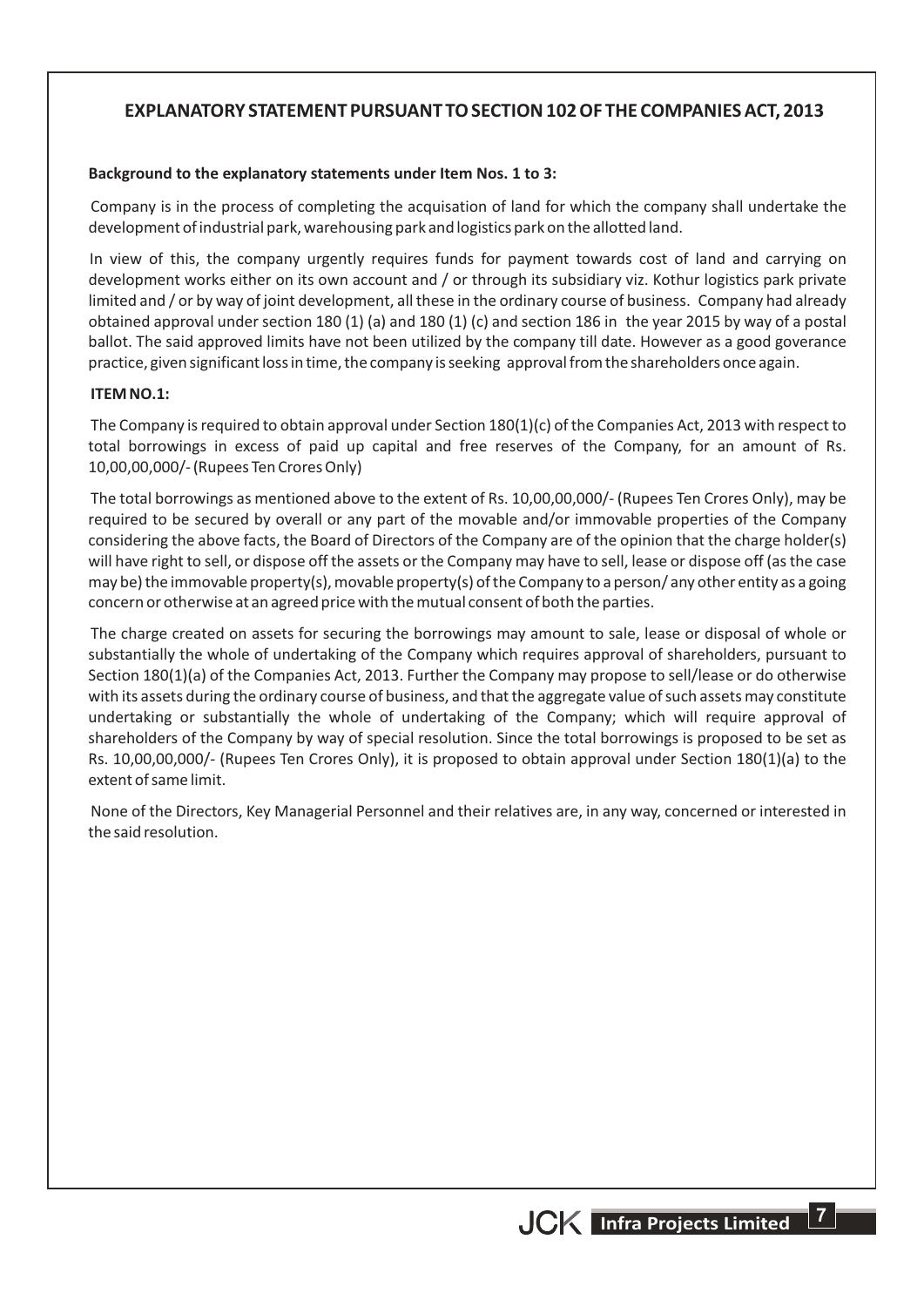The Board proposes to pass this resolution, as the same would be in best interest of the Company

## **ITEM NO.2:**

The Company may in its ordinary course of business, propose to sell, lease or transfer its assets; which will require approval of shareholders under Section 180(1)(a) of the Companies Act, 2013 of the Company by way of special resolution. It is proposed to obtain approval under Section 180(1)(a) for book value not exceeding Rs. 10,00,00,000/- (Rupees Ten Crores Only) at the time of such sale, lease or transfer.

None of the Directors, Key Managerial Personnel and their relatives are, in any way, concerned or interested in the said resolution.

The Board proposes to pass this resolution, as the same would be in best interest of the Company

## **ITEM NO.3:**

The provisions of Section 186 of the Act read with the Companies (Meetings of Board and its Powers) Rules, 2014, as amended to date, provides that no company is permitted to, directly or indirectly, (a) give any loan to any person or other body corporate; (b) give any guarantee or provide security in connection with a loan to any other body corporate or person; and (c) acquire by way of subscription, purchase or otherwise, the securities of any other body corporate, exceeding 60% of its paid-up share capital, free reserves and securities premium account or 100% of its free reserves and securities premium account, whichever is more. Further, the said Section provides that where the giving of any loan or guarantee or providing any security or the acquisition of securities of any body corporate as provided under Section 186(2) of the Act, exceeds the limits specified therein, prior approval of Members by means of a Special Resolution is required.

In view of the above and considering the long term business plans of the Company, which requires the Company to make sizeable loans / investments and issue guarantees to persons or bodies corporate, from time to time, prior approval of the Members is being sought for enhancing the said limits. Hence, the Special Resolution at Item No. 3 of the Notice, notwithstanding the fact that the same exceeds the limits provided under Section 186 of the Act.

None of the Directors, Key Managerial Personnel and their relatives are, in any way, concerned or interested in the said resolution.

The Board proposes to pass this resolution, as the same would be in best interest of the Company

#### **ITEM NO.4**

In terms of Sections 23, 42, and 71 of the Act, a company making an allotment of its securities to persons other than the existing shareholders of the Company is required to obtain the approval of the members by way of a Special Resolution for each offer or invitation.

It is proposed to obtain approval of the members under Sections 23, 42, and 71 and other applicable provisions, if any, of the Act, read together with the Rules made thereunder (to the extent applicable), to enable the Company to make a private placement of equity and other securities (convertible into equity or otherwise) to foreign/resident investors(whether institutions, incorporated bodies, mutual funds, individuals or otherwise), venture capital funds (foreign or Indian), alternate investment funds, foreign institutional investors, foreign portfolio investors, qualified foreign investors, Indian and/or multilateral financial institutions, mutual funds, insurance companies, non-resident Indians, stabilizing agents, pension funds and/or any other categories of investors, whether they be holders of equity shares of the Company or not, in one or more tranches within such limit as set out in the Resolution at Item No. 4 of the Notice. The pricing for any instrument which may be issued by the Company on the basis of this Resolution will be done by the registered valuers in accordance with applicable law as may be applicable.

None of the Directors, Key Managerial Personnel and their relatives are, in any way, concerned or interested in the said resolution.

The Board proposes to pass this resolution, as the same would be in best interest of the Company